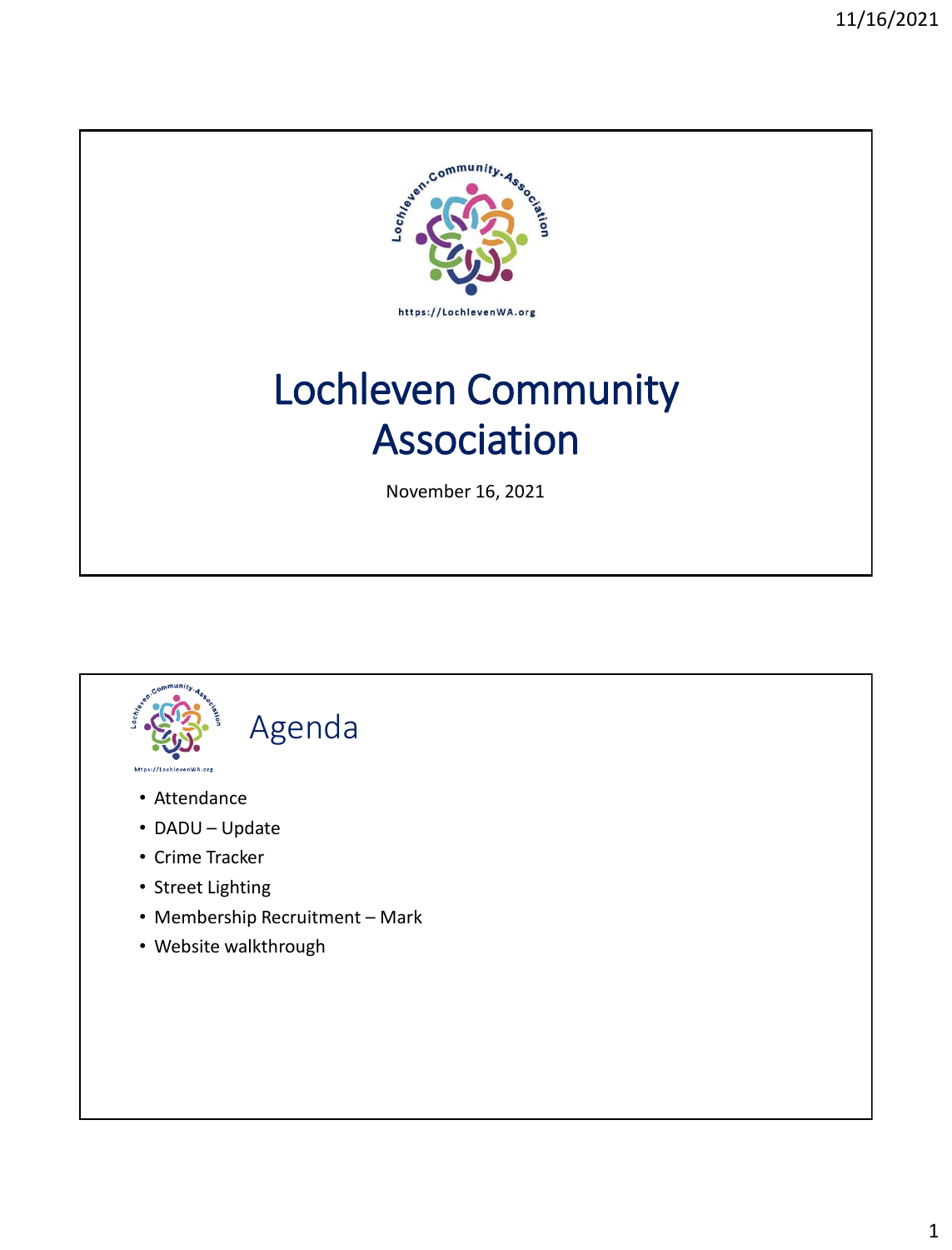

### DADU Status

### • Key Issues – Submitted to Council on Nov 3<sup>rd</sup> -

- Off Street Parking Require off street vehicle parking for all DADUs, in addition to the parking for residents of the primary residence. DADUs will not to be eligible for additional Restricted Parking Zone (RPZ) parking permits issued to the primary parcel.
- Rental Period The minimum rental period shall not be less than 120 days.
- 3. Tree Retention & Canopy Preservation Any tree removal shall require replacement as required per COB LUC 20.20.900.
- 4. Owner Occupancy Requirement Require that the owner of the property must occupy either the primary residence or the DADU.
- 5. Size A DADU must contain at least 300 square feet, and no more than 800 square feet.
- 6. Number of DADUs Irrespective of lot size, no more than a single DADU per parcel shall be permitted.
- 7. Setbacks DADU structures shall comply with the front, side and rear setbacks required for the primary structure and the City shall not approve reductions or variances to existing setbacks.
- 8. Height Structure height limited to the lessor of 15 feet as measured from the average elevation of the primary structure, or no greater than the height of the primary structure.
- 9. Limit to Dwelling Use Consistent with ADU limitations, DADUs shall not be used as a home-based business or rented out for any commercial or business purposes.
- 10. Sunset Clause DADUs inclusion in the comprehensive plan will be subject to a sunset clause of 4 years, providing time for the city to reassess the impact to neighborhoods, code compliance, and effectiveness in meeting the primary objective of expanding affordable housing.
- 11. Monitoring & Enforcement The City shall commit to annual compliance monitoring of approved DADUs and publish annual reports.



### Comprehensive Plan Amendment – DADU

https://LochlevenWA.org

- Update to the NW Bellevue Neighborhood Plans Detached Accessory Dwelling Unit
- [https://bellevuewa.gov/city-government/departments/community-development/planning](https://bellevuewa.gov/city-government/departments/community-development/planning-initiatives/great-neighborhoods)initiatives/great-neighborhoods
- July 7<sup>th</sup> Public Study Session
- July 14<sup>th</sup> LCA Submitted Comments
- July 14 Approved by the Planning Commission
- [https://bellevue.legistar.com/View.ashx?M=F&ID=9628970&GUID=E336AAA2-AC99-4A2F-86C0-](https://bellevue.legistar.com/View.ashx?M=F&ID=9628970&GUID=E336AAA2-AC99-4A2F-86C0-7582A303CB03) 7582A303CB03
- [https://bellevue.legistar.com/View.ashx?M=F&ID=9609965&GUID=C95AB864-06F1-40CC-B098-](https://bellevue.legistar.com/View.ashx?M=F&ID=9609965&GUID=C95AB864-06F1-40CC-B098-E36762B6E5B7) E36762B6E5B7
- Nov 22 Tentative date to be brought to Council for a study session.
- Dec ? Vote by City Council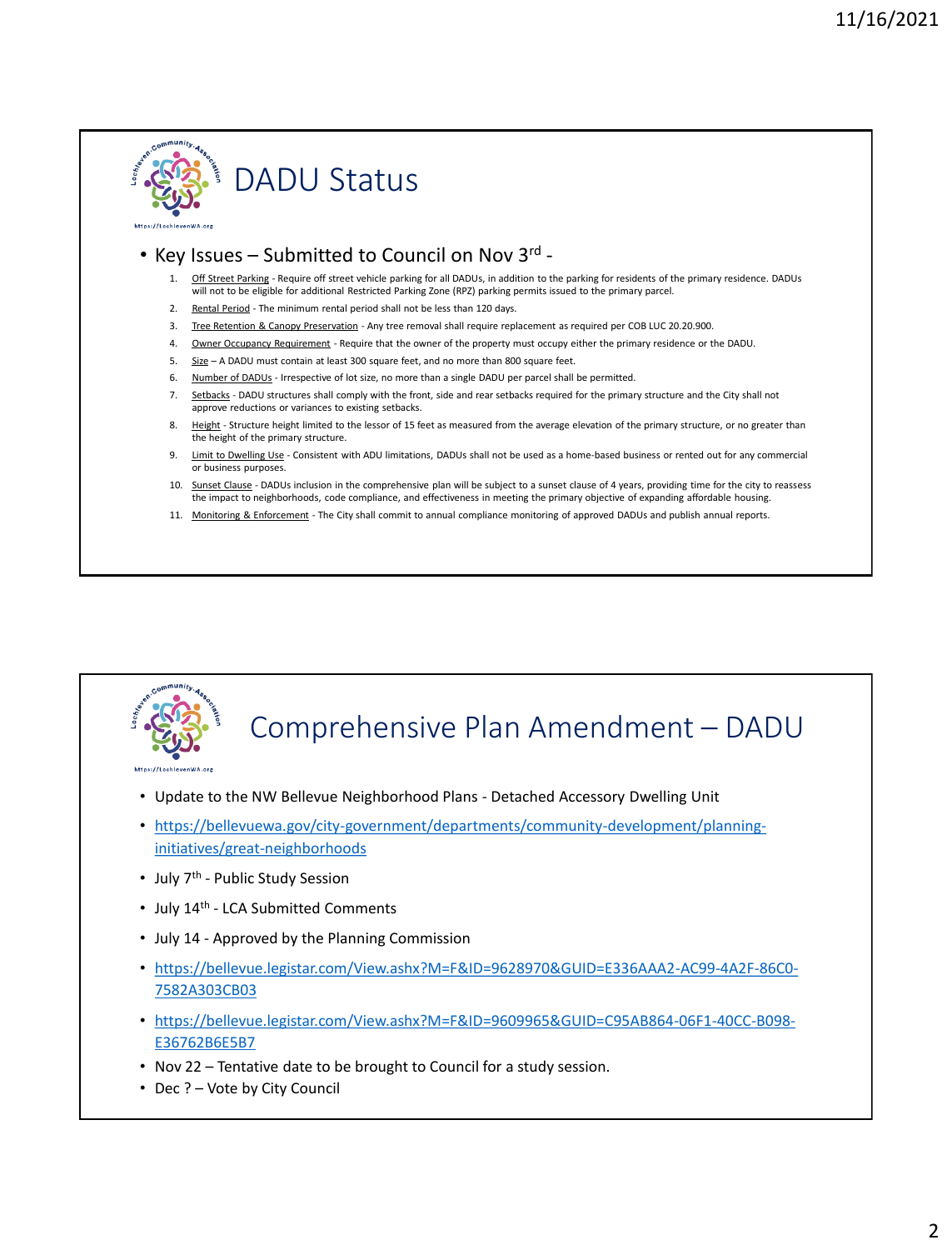

## Help Amplify Our Voice & Message

#### Draft – modify as needed

#### *Dear (send to each council member),*

*In advance of the upcoming City Council meeting to review the proposal of allowing the addition of Detached Accessory Dwelling Units (DADU), throughout NW Bellevue. I am writing to share our concerns. As a resident of Lochleven (or replace with your community), my family and I are concerned on the process that has been undertaken by the City which has not adequately addressed community concerns. While we support the need for affordable housing, as proposed and unabated, we feel DADUs could negatively impact the community and neighborhoods.* 

*Specifically we are concerned about (list one or more of the 11 items in the letter), and fully support the proposed conditions submitted by the Board of the Lochleven Community Association. Further to make a real impact the City needs to modify the comprehensive plan for downtown and require developers to add affordable housing to the projects.* 



### DADU Next Steps

<https://bellevue.legistar.com/Calendar.aspx>

#### Nov 13 or sooner Each member send emails to council members by

- Lynne Robinson, Mayor, [lrobinson@bellevuewa.gov](mailto:lrobinson@bellevuewa.gov)
- Jared Nieuwenhuis, Deputy Mayor, *inieuwenhuis@bellevuewa.gov*
- Jeremy Barksdale, Council Member, [jbarksdale@bellevuewa.gov](mailto:jbarksdale@bellevuewa.gov)
- Conrad Lee, Council Member, [clee@bellevuewa.gov](mailto:clee@bellevuewa.gov)
- Jennifer Robertson, Council Member, [j.robertson@bellevuewa.gov](mailto:j.robertson@bellevuewa.gov)
- John Stokes, Council Member, [jstokes@bellevuewa.gov](mailto:jstokes@bellevuewa.gov)
- Janice Zahn, Council Member, [jzahn@bellevuewa.gov](mailto:jzahn@bellevuewa.gov)

### Nov 18 - Sign up to speak Nov 22 - Attend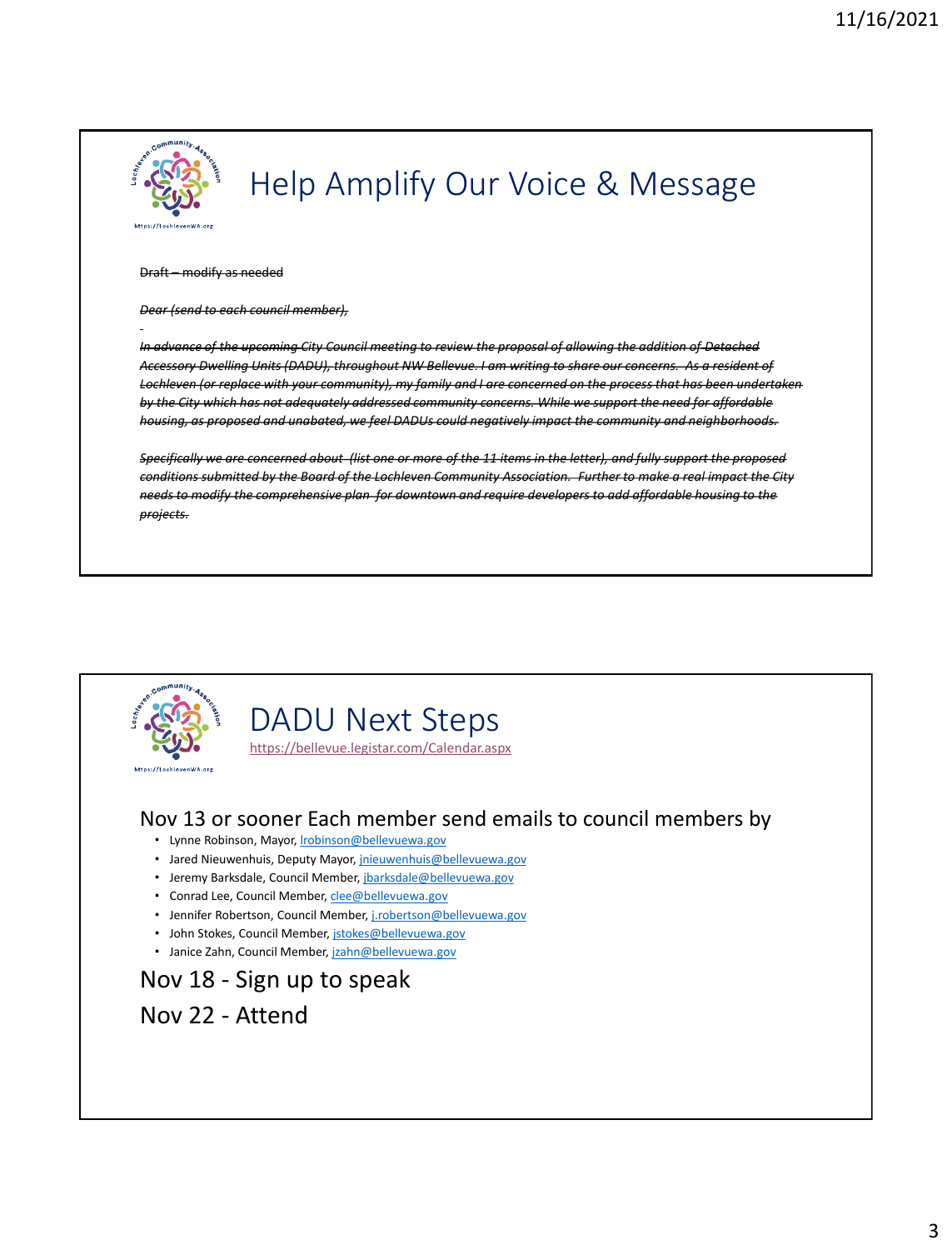





- We can request a new street light on a public street in your neighborhood. If the new light can be installed on an existing PSE utility pole, there is typically no cost to the resident. Installation requires the approval of all residents within 100 feet of the new street light. NOTE: New street light requests will be filled with LED street lights wherever possible.
- https://bellevuewa.gov/citygovernment/departments/transportation/safety-and[maintenance/traffic-and-street-lighting-operations/street-lights](https://bellevuewa.gov/city-government/departments/transportation/safety-and-maintenance/traffic-and-street-lighting-operations/street-lights)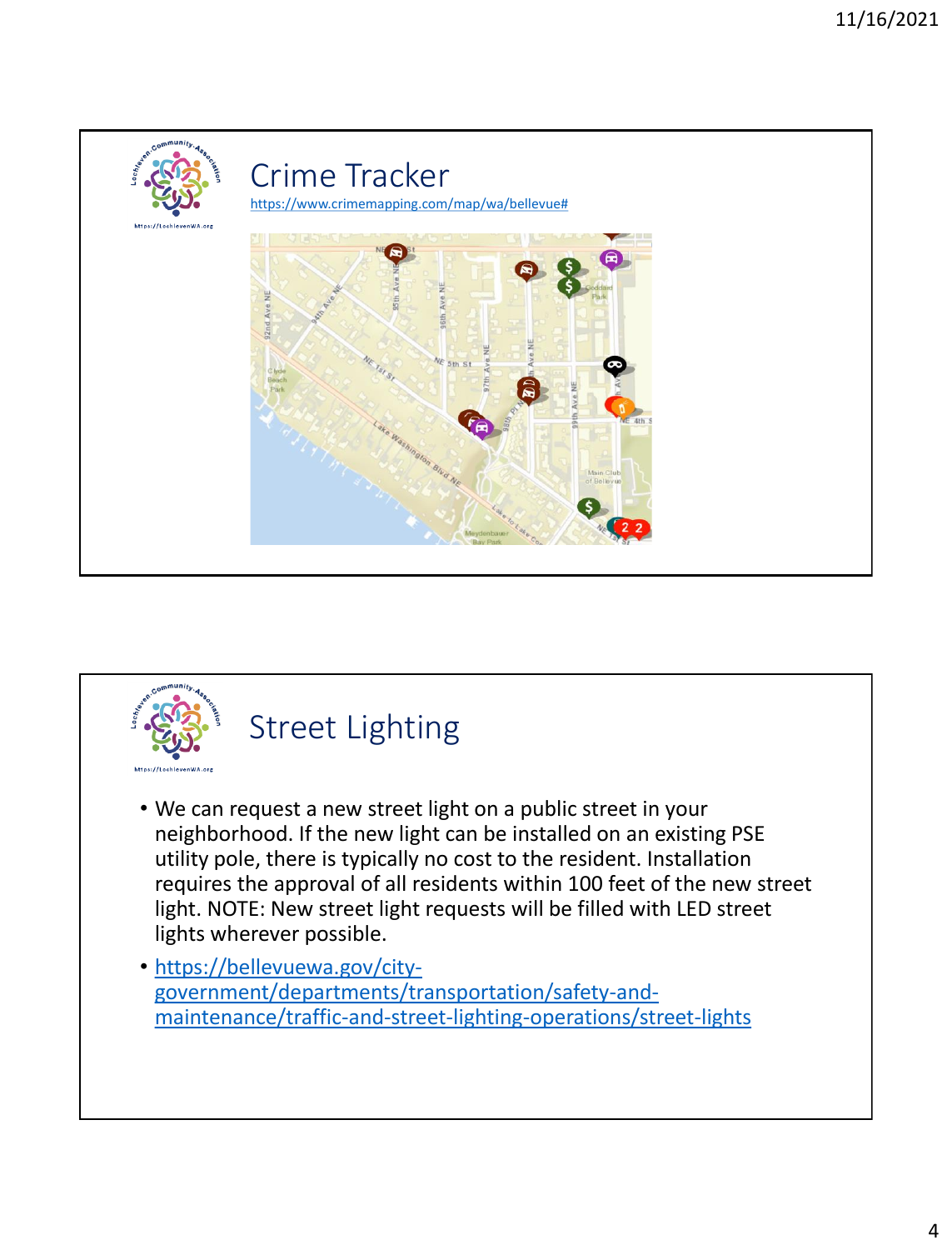| Sayancommunity. As<br>https://LochlevenWA.org                                                                                                                                                                                               | Example                                                                                            |                                                                                                                          |  | Ave<br>窩    |                |
|---------------------------------------------------------------------------------------------------------------------------------------------------------------------------------------------------------------------------------------------|----------------------------------------------------------------------------------------------------|--------------------------------------------------------------------------------------------------------------------------|--|-------------|----------------|
|                                                                                                                                                                                                                                             | <b>City of Bellevue</b><br><b>Traffic Engineering Division</b><br><b>Petition Letter (Form #1)</b> | Additional Residential Street Lighting on Existing PSE Pole / (No New Pole Required)                                     |  | 99th Ave NE | 524.           |
| To: Jeremy Chin                                                                                                                                                                                                                             |                                                                                                    |                                                                                                                          |  |             |                |
| Senior Transportation Engineer, Transportation Department                                                                                                                                                                                   |                                                                                                    |                                                                                                                          |  |             |                |
|                                                                                                                                                                                                                                             |                                                                                                    |                                                                                                                          |  |             |                |
| street light located between 529 99 <sup>th</sup> Ave NE and 523 99 <sup>th</sup> Ave NE, as shown on the attached diagram.<br>We request the City of Bellevue install the street light based on its street light installation policy. Once |                                                                                                    | We, the undersigned, residing near 529 99 <sup>th</sup> Ave NE, state that we have no objection to the installation of a |  |             |                |
| installed, we understand that the on-going cost to maintain the light shall be the responsibility of the City of<br>Bellevue.                                                                                                               |                                                                                                    |                                                                                                                          |  | 99th Ave NE |                |
| Name                                                                                                                                                                                                                                        | <b>Address</b>                                                                                     | Signature                                                                                                                |  |             |                |
| Steve & Polly Heller                                                                                                                                                                                                                        | 535 99th Ave NE                                                                                    |                                                                                                                          |  |             |                |
| Don & Jean Kirshner                                                                                                                                                                                                                         | 536 99th Ave NE                                                                                    |                                                                                                                          |  |             | $\circledcirc$ |
| Mike & JL Song                                                                                                                                                                                                                              | 704 99th Ave NE                                                                                    |                                                                                                                          |  |             |                |
| Coby & Cathy Seller                                                                                                                                                                                                                         | 538 99th Ave NE                                                                                    |                                                                                                                          |  | 99th Ave NE |                |
| Mike Eggenberger / Bonnie Grant                                                                                                                                                                                                             | 709 99th Ave NE                                                                                    |                                                                                                                          |  |             |                |
| <b>Tony Henein</b>                                                                                                                                                                                                                          | 703 99th Ave NE                                                                                    |                                                                                                                          |  |             |                |
| Kristina Granath                                                                                                                                                                                                                            | 530 99th Ave NE                                                                                    |                                                                                                                          |  |             | 520            |
| Steve & Polly Heller                                                                                                                                                                                                                        | 529 99th Ave NE<br>528 99 <sup>th</sup> Ave NF                                                     |                                                                                                                          |  |             |                |



## Membership Recruitment

- Need 40 paying members to be sustainable
	- Web Site, licensing fees, flyers, 2 community events …
- Building Awareness
- Assets
	- Facebook Group
	- Next Door Challenge Members to Get Members
	- Web site
- Why Join Flyers & Pole Signs
- Sandwich Boards
- Yard Signs